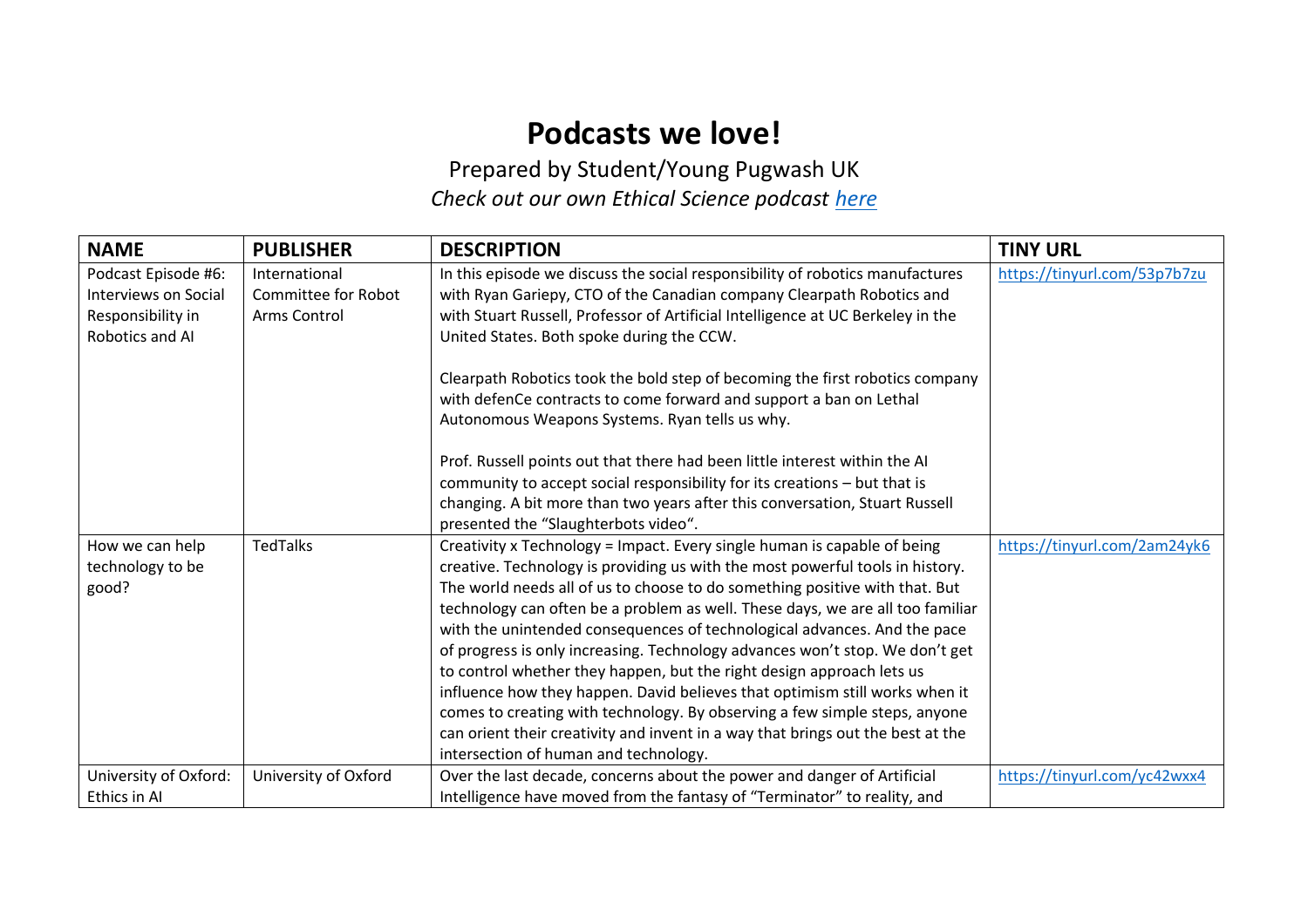|                                                                                             |                                                   | anxieties about killer robots have been joined by many others that are more<br>immediate. Robotic systems threaten a massive disruption of employment<br>and transport, while algorithms fuelled by machine learning on (potentially<br>biased) "big data" increasingly play a role in life-changing decisions, whether<br>financial, legal, or medical. More subtly, AI combines with social media to give<br>huge potential for the manipulation of opinion and behaviour, whether to sell<br>a product, influence financial markets, provoke divisive factionalism, or fix an  |                              |
|---------------------------------------------------------------------------------------------|---------------------------------------------------|-----------------------------------------------------------------------------------------------------------------------------------------------------------------------------------------------------------------------------------------------------------------------------------------------------------------------------------------------------------------------------------------------------------------------------------------------------------------------------------------------------------------------------------------------------------------------------------|------------------------------|
|                                                                                             |                                                   | election.<br>All of this raises huge ethical questions, some fairly familiar (e.g. concerning<br>privacy, information security, appropriate rules of automated behaviour) but<br>many quite new (e.g. concerning algorithmic bias, transparency, and wider<br>impacts). It is in this context that Oxford is creating an Institute for AI Ethics,<br>to open up a broad conversation between the University's researchers and<br>students in the many related disciplines, including Philosophy, Computer<br>Science, Engineering, Social Science, and Medicine (amongst others). |                              |
|                                                                                             |                                                   | The Ethics in AI seminars are intended to facilitate this broad conversation,<br>exploring ethical questions in AI in a truly interdisciplinary way that brings<br>together students and leading experts from around the University.                                                                                                                                                                                                                                                                                                                                              |                              |
| The Machine Ethics<br>Podcast                                                               | <b>Machine Ethics</b>                             | This podcast brings together interviews with academics, authors, business<br>leaders, designers and engineers on the subject of autonomous algorithms,<br>artificial intelligence, machine learning, and technology's impact on society.                                                                                                                                                                                                                                                                                                                                          | https://tinyurl.com/3wutheyn |
| The Governance<br>Podcast: Culture,<br>Science, and the<br>Predicament of<br>Climate Change | Centre for the Study of<br>Governance and Society | On this week's episode of the Governance Podcast, our Director Prof. Mark<br>Pennington interviews Prof. Michael Hulme from Cambridge University. This<br>episode is titled "Culture, Science, and the Predicament of Climate Change",<br>where he suggests looking at climate change challenges as predicaments for<br>human societies to cope with.                                                                                                                                                                                                                             | https://tinyurl.com/5n8wrm98 |
| The Received<br><b>Wisdom Podcast</b>                                                       | Shibita Parthasarathy                             | Are robots racist? Should we regulate gene editing? Have people stopped<br>trusting experts? Does scientific research make the world a more unequal<br>place?<br>The Received Wisdom is a podcast about how to realize the potential of                                                                                                                                                                                                                                                                                                                                           | https://tinyurl.com/2p8t6f9y |
|                                                                                             |                                                   |                                                                                                                                                                                                                                                                                                                                                                                                                                                                                                                                                                                   |                              |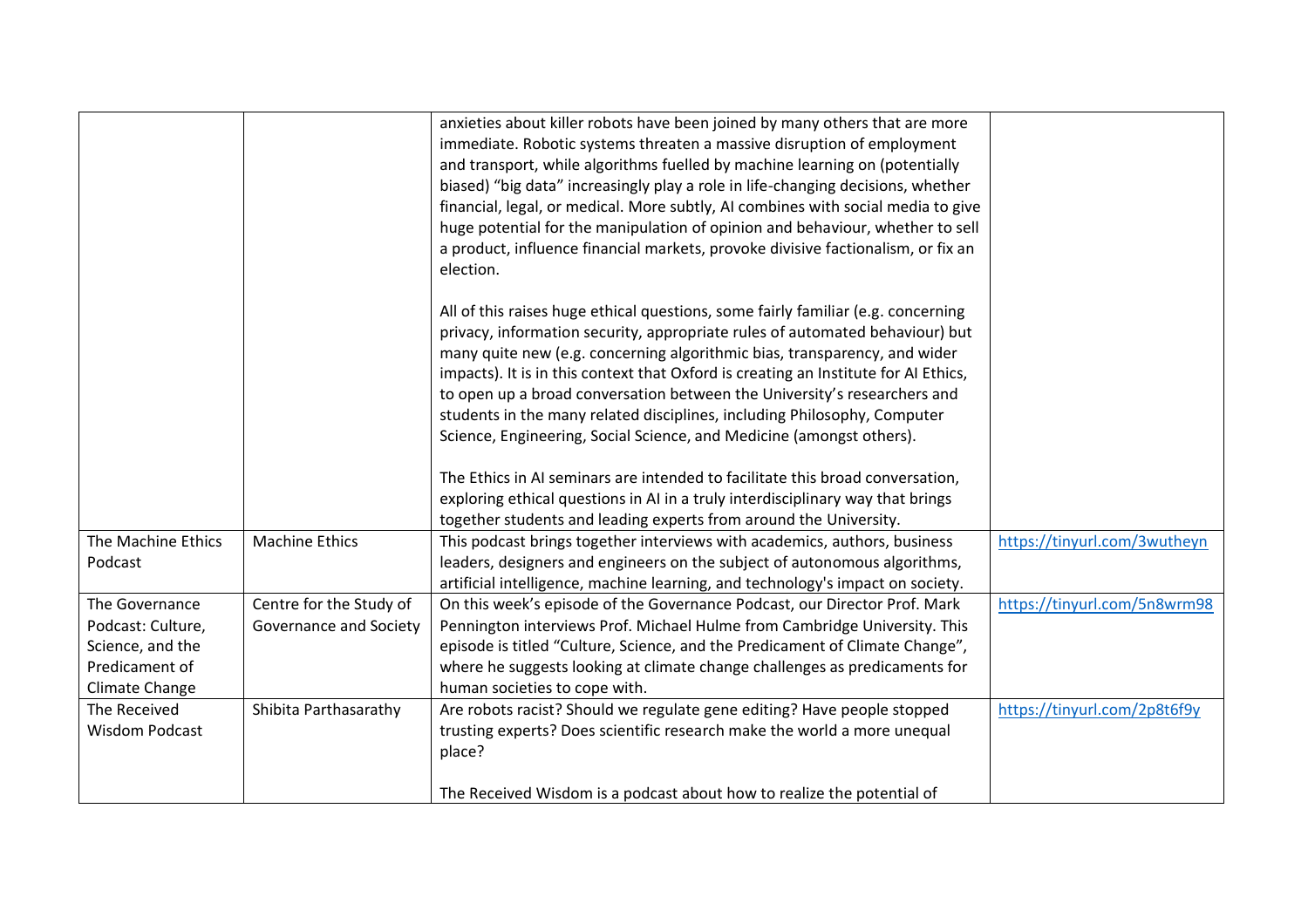|                                                                              |                                                  | science and technology by challenging the received wisdom. Join Shobita and<br>Jack as they talk to thinkers and doers from around the world about<br>developing and governing science and technology to make the world a better<br>place.                                                                                                                                                                                                                                                                                                                                                                                                                                                       |                              |
|------------------------------------------------------------------------------|--------------------------------------------------|--------------------------------------------------------------------------------------------------------------------------------------------------------------------------------------------------------------------------------------------------------------------------------------------------------------------------------------------------------------------------------------------------------------------------------------------------------------------------------------------------------------------------------------------------------------------------------------------------------------------------------------------------------------------------------------------------|------------------------------|
| Responsible Science<br>(5 episodes)                                          | <b>Radical Science</b>                           | Radical Science is a podcast series that explores how science is done and how<br>it connects with, impacts and shapes global society. In this five-part mini-<br>series, the team explore what responsible science is and who is responsible<br>for it with some of the influential people and organisations in the world of<br>science.                                                                                                                                                                                                                                                                                                                                                         | https://tinyurl.com/2cfv73j3 |
| Nukes of Hazard<br>Podcast                                                   | Centre for Arms Control<br>and Non-Proliferation | Nukes of Hazard is the name the Center for Arms Control and Non-<br>Proliferation uses for producing blog posts, podcasts and videos that are<br>smart, factual and shareable.                                                                                                                                                                                                                                                                                                                                                                                                                                                                                                                   | https://tinyurl.com/accvyvvf |
| Ethics and genetics:<br>opening the book of<br>life                          | <b>Guardian Science</b><br>Weekly (Episode)      | In 2001, the journal Nature published the first sequenced human genome.<br>Hailed by many as the greatest achievement of humankind, the Human<br>Genome Project also caused its fair share of outrage - with many of the<br>objections still being argued over today. But are these fears warranted? And<br>with genetic technologies such as synthetic biology advancing rapidly, are we<br>right to tinker with the book of life?<br>To discuss this and more, Ian Sample is joined by a trio of bioethicists:<br>Princeton University's Professor Peter Singer, the University of Newcastle's<br>Professor Jackie Leach Scully, and the University of Oxford's Professor Julian<br>Savulescu. | https://tinyurl.com/3w3m9cep |
| Philosophy - Ethics of<br>the New Biosciences:<br>Designing<br>Biotechnology | University of Oxford<br>Podcasts (Episode)       | In this episode, James King, Lead Designer, Science Practice Ltd. gives a talk<br>on Synthetic Biology - a new approach to genetics which applies engineering<br>principles to biology in the hope of creating medicines, fuels, foods and other<br>useful products.                                                                                                                                                                                                                                                                                                                                                                                                                             | https://tinyurl.com/3d6zw9tc |
| Non-proliferation                                                            | University of Oxford<br>Podcasts (Series)        | This 5 episode series, which was recorded in 2009, explores a range of topics<br>related to nuclear non-proliferation, including the chances and challenges of<br>reaching 'global zero', the processes involved in multilateral disarmament.                                                                                                                                                                                                                                                                                                                                                                                                                                                    | https://tinyurl.com/bdhn2uk2 |
| Nuclear weapons at<br>the brink                                              | <b>Bulletin of the Atomic</b><br>Scientists      | In its most recent episode titled Modernizing Doomsday, the At the Brink<br>podcast examines the historical context and repercussions of the current US<br>administration's embrace of the nuclear deterrent. Presented by Lisa Perry                                                                                                                                                                                                                                                                                                                                                                                                                                                            | https://tinyurl.com/2p84jysf |